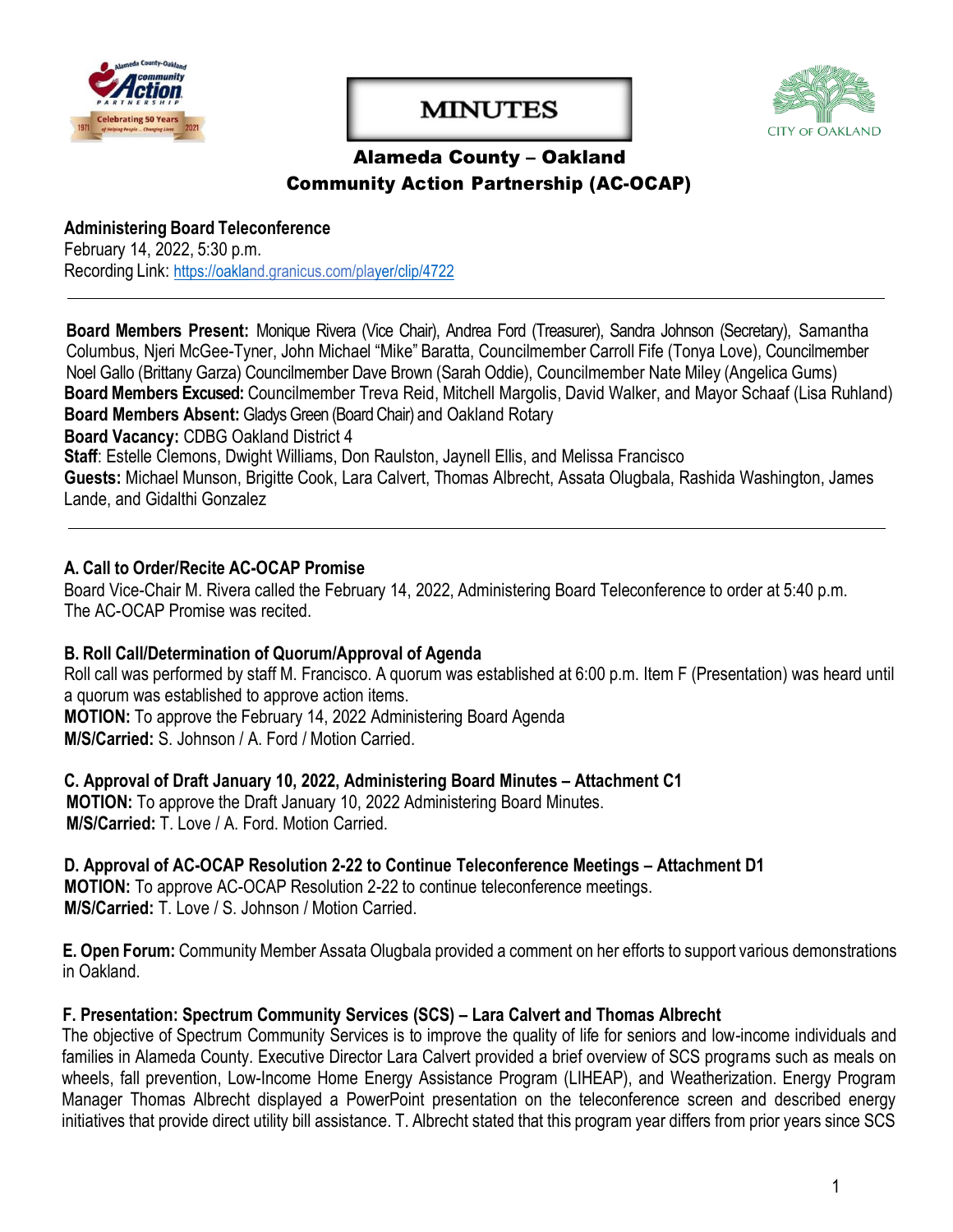has two contracts to help clients: LIHEAP and the American Relief Plan Act (ARPA). As of November 2021, LIHEAP may provide up to \$1,000 to qualified applicants, while ARPA can provide up to \$3,000. Data from Alameda County Utility Assistance and Weatherization, as well as the organization's website, [Spectrum Community Services](https://www.spectrumcs.org/) (spectrumcs.org), were reviewed. The presentation also included a discussion about broadening career opportunities by forming new community partnerships with organizations such as Cypress Mandela Training Center Inc.

### **G. Community Action Partnership (CAP) Updates (E. Clemons)**

- **1. Board Updates**
- **A. Board Acknowledgements** None.

**B. Community [Development](https://www.oaklandca.gov/services/join-the-alameda-county-oakland-community-action-partnership-board) Block Grant (CDBG) Oakland District 1 and 4 Vacancies**

Recruitment efforts for the Oakland District 4 vacancy are ongoing, with a notice on the city website and on Volunteer Match.

**C. Approval of Oakland District 1 (Brigitte Cook) Application – Attachment G1C**

Applicant B. Cook expressed gratitude to the AC-OCAP Board for the opportunity to serve again, this time representing the district for which she resides.

**MOTION:** To approve Oakland District 1, B. Cook's Membership Application.

**M/S/Carried:** S. Johnson/T. Love / Motion Carried.

### **D. Oakland District 7 Elected Official Appointee Request Letter – Attachment G1D**

On January 7, 2022, Rosa Velazquez resigned from the AC-OCAP Board. On February 3, 2022 an Official Appointee Request Letter was emailed to Councilmember Reid's office.

### **E. Rotary Club of Oakland Appointee Request Letter – Attachment G1E**

On January 18, 2022, Sean Callum resigned from the AC-OCAP Board. On February 7, 2022, an Appointee Requested Letter was emailed to Jessie Bowdle, Executive Administrator.

### 2. AC-OCAP Programming

### **A. AC-OCAP Update (2021, 2022 CSBG, 2020-2022 Coronavirus Aid, Relief, and Economic Security (CARES) Act)**

Staff continues to strive to ensure funds are expended by the deadlines, as the City has never returned funds under E. Clemons' direction. Staff D. Williams is nearing the completion of the 2022 CSBG grantee contracts, however, there have been delays due to a transition within the city attorney's office. The annual report was submitted to the state on February 14, 2022. The state may extend CARES funding through August, which is slated to expire on May 30, 2022. Staff J. Ellis confirmed over \$600,000 in cash assistance has been distributed to families. As the three-year funding cycle for AC-OCAP Grantees comes to a close, preparations for the next Request for Partnership (RFP), which will be released in August, are underway. The 2021 annual program outcomes chart will be presented to the Board to provide greater insight of AC-OCAP's impact.

### **B. 2022 Earned Income Tax Credit (EITC) Campaign**

Drop-off services at the Downtown Oakland Senior Center, as well as remote tax preparation, began February 7, 2022. To file your taxes online, visit [GetYourRefund.org/Oakland.](https://getyourrefund.org/Oakland) To schedule a drop-off appointment, self-book by [clicking here,](https://outlook.office365.com/owa/calendar/CityofOakland@oaklandca.onmicrosoft.com/bookings/) or call the EITC Hotline at 510-238-4911 and leave a message.

### **3. Conferences/Travel/Training/Events**

▪ **2022 National Community Action Partnership (NCAP) Management Leadership Training Conference (MLTC)**, **February 2-4, 2022 (Report Out)**

S. Columbus attended the Management Leadership Training Conference and found the content to be beneficial. E. Clemons reported technical challenges accessing the virtual event, and that CAP staff will watch the recorded sessions when time permits.

### ▪ **2022 City of Oakland Public Ethics Mandatory Training, complete by February 28, 2022**

The Public Ethics Commission has created a new Open Meetings training for board/commission members and City staff to provide an overview of state and local transparency laws pertaining to public meetings. To obtain credit please take brief [post-test questionnaire](https://docs.google.com/forms/d/e/1FAIpQLSdeh8CexUteuIn6DAVJDnve4lUcxyeX6-HaNkL-Rdm8iTYvMg/viewform?usp=sf_link) and submit certificate to staff M. Francisco.

NEW Training – Open Meetings (On Demand) [\(ALL BOARD MEMBERS MUST COMPLETE\)](https://us02web.zoom.us/rec/share/h0By1L7s63lWea6wZpNZrxqpATarNftUDj2sKBFTAbSwIQTFQPM-80Xq01i7IABD.gnMBqdM0WBEEMjYw)

Board Members L. Ruhland, M. Rivera, and S. Columbus are required to complete Mandatory Ethics Training for 2022, see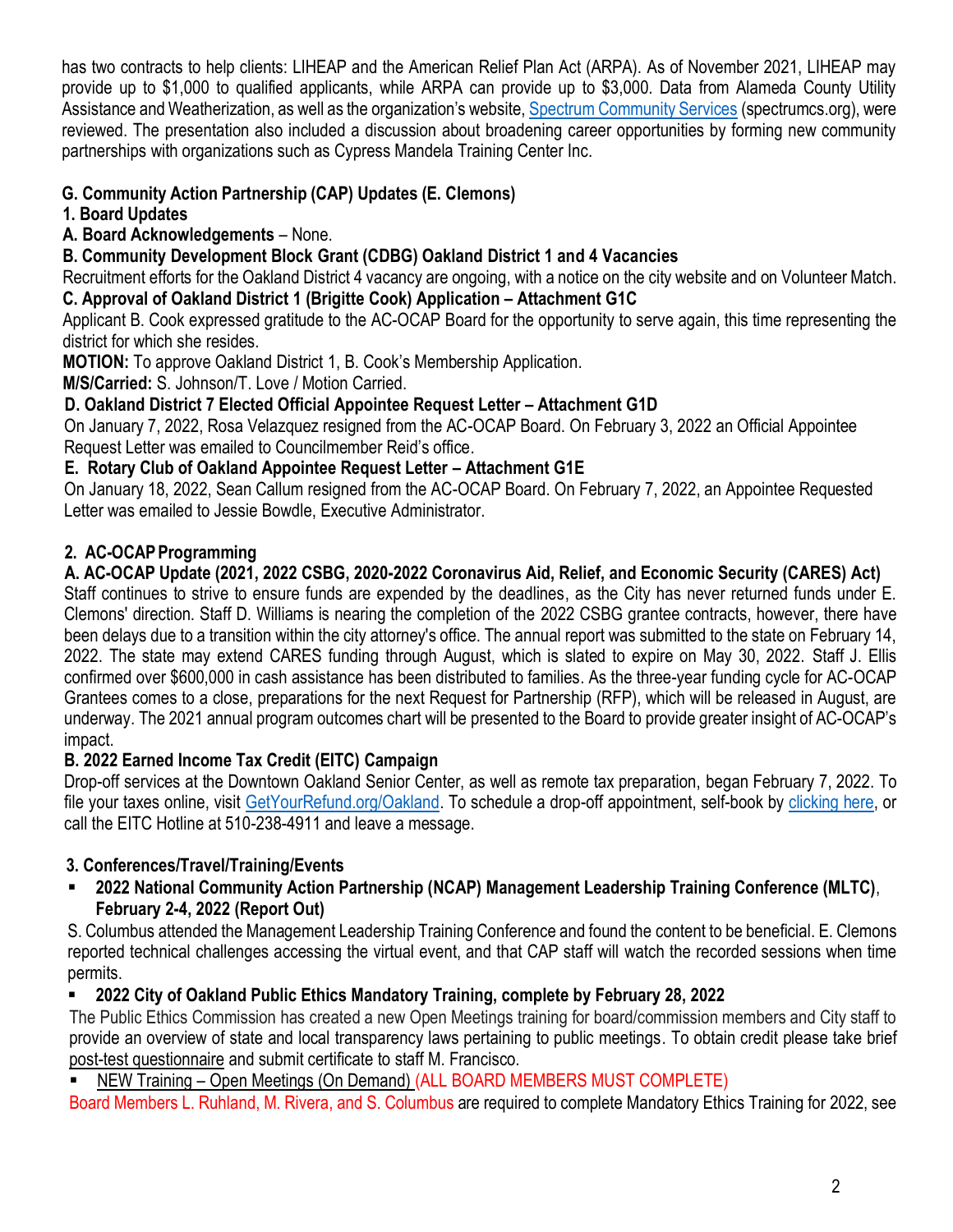course list below:

- **[Introductory Government Ethics Act Video](https://www.youtube.com/watch?v=0ipbGlRVeXM)**
- [Ethics Training for Board and Commission Members \(On Demand\)](https://us02web.zoom.us/rec/share/lgtyT_gYEXhDUouc1EI9G5mvkrgJiE7Pi46iu18Kp21oACjPJP_WCJqi79-I08Pp.96XbLwVTWvjT_5VW?startTime=1614369907000)

ACTION ITEM: Board Members to complete Mandatory Ethics Training by February 28<sup>th</sup>.

AC-OCAP Presentation: Alameda Board of Supervisors, Social Services Committee Meeting, February 28, 2022 at 1pm **ACTION ITEM:** Staff to provide link for Social Services Committee Meeting.

### **2022 California Community Action Partnership Association (CalCAPA) Legislative Day(s), March 21-22, 2022**

This in-person event is a chance for leaders to meet with legislators and highlight the relevance of Community Action in California. In addition to legislative meetings, there will be trainings to help members prepare for their meetings so that they can make the most of their meeting time. Interested Board Members should contact M. Francisco to expedite registration. **ACTION ITEM:** Staff to provide more event details, and board members must reply by February 18, 2022 if they are

interested in attending Legislative Days.

#### ▪ **2021-2022 Statements of Economic Interests – Form 700, Due: April 1st – Attachment G**

Form 700, which must be submitted by April 1, 2022, is included in the agenda packet. Board Members may send the form to staff M. Francisco, although the City recommends submitting Form 700 online using [NetFile.](https://netfile.com/Filer/Authentication/LogIn?ReturnUrl=%2ffiler)

#### **2022 NCAP Annual Convention, Marriott Marquis New York, NY, August 31 – September 2, 2022**

E. Clemons asked that Board Members mark their calendars for the NCAP Annual Convention.

**4. Public Comment: (Specific Agenda Item(s): Audience Comment Period)** – None.

 **MOTION:** To accept E. Clemons Community Action Partnership Updates.

**M/S/Carried:** S. Johnson / S. Columbus / Motion Carried.

#### **H. Future/Proposed Agenda Items (See Chart Below)**

E. Clemons noted that the March Administering Board meeting does not have a planned presenter since agencies' willingness to commit to presenting has dwindled due to a reduce workforce during COVID-19. E. Clemons suggested that the board officers consider canceling the March meeting and, if necessary, convening the Executive Committee.

**ACTION ITEM:** AC-OCAP Board Chair and Vice Chair to consider cancelling the March Administering Board meeting.

#### **I. Attachments**

- **C1** Draft January 14, 2022 Administering Board Minutes
- **D1** AC-OCAP Resolution 2-22
- **G1C** AC-OCAP Administering Board Membership Application
- **G1D** Oakland District 7 Elected Official Appointee Request Letter
- **G1E** Rotary Club of Oakland Appointee Request Letter
- **G3** 2021-2022 Statement of Economic Interests Form 700

#### **J. Announcements**

**Rotary Club of Oakland** – None.

**United Seniors of Oakland and Alameda County (USOAC)** – Save the dates: USOAC Annual Convention is scheduled for July 29<sup>th</sup>, 9am – 2pm. The 19<sup>th</sup> Annual Healthy Living Festival is scheduled for September 29<sup>th</sup>, 9am-2pm.

**Alameda County Social Services/All IN/ Board of Supervisors (BOS)** – None.

**City of Oakland –** None.

**Board Members/Others** – None.

**K. Open Forum:** None.

#### **L. Adjournment – Next Teleconference: March 14, 2022**

**MOTION:** To adjourn the February 14, 2022 AC-OCAP Administering Board Teleconference at 6:47 p.m. **M/S/Carried:** S. Johnson / J.M. Baratta / Motion Carried.